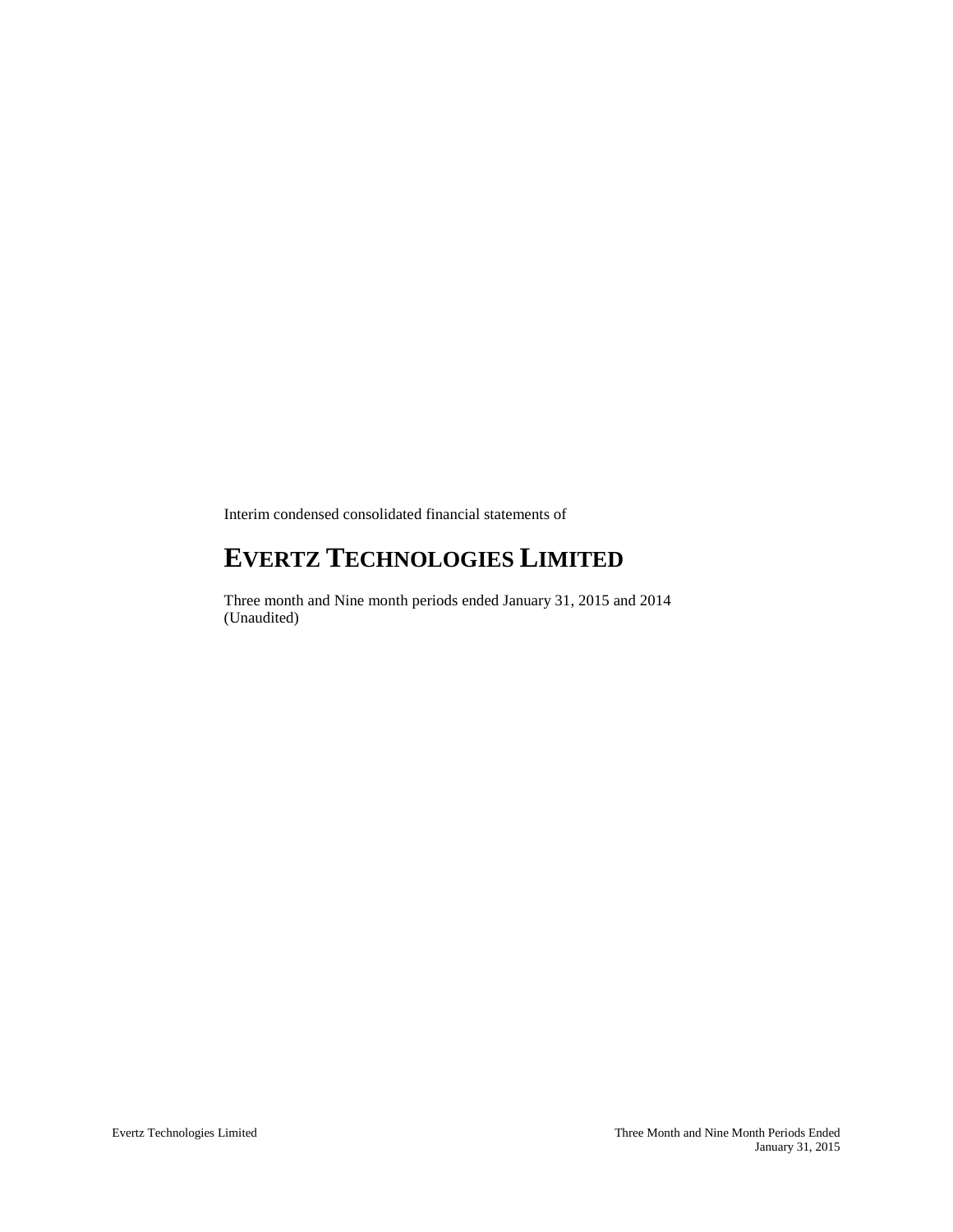# **MANAGEMENT REPORT**

The management of Evertz Technologies Limited ("Evertz" or the "Company") is responsible for the preparation of the accompanying interim condensed consolidated financial statements. The interim condensed consolidated financial statements have been prepared in accordance with International Financial Reporting Standards and are considered by management to present fairly the consolidated financial position, operating results and cash flows of the Company.

These interim condensed consolidated financial statements have not been reviewed by the auditor. These interim condensed consolidated financial statements are unaudited and include all adjustments, consisting of normal and recurring items, that management considers necessary for the fair presentation of the consolidated financial position, results of operations and cash flows.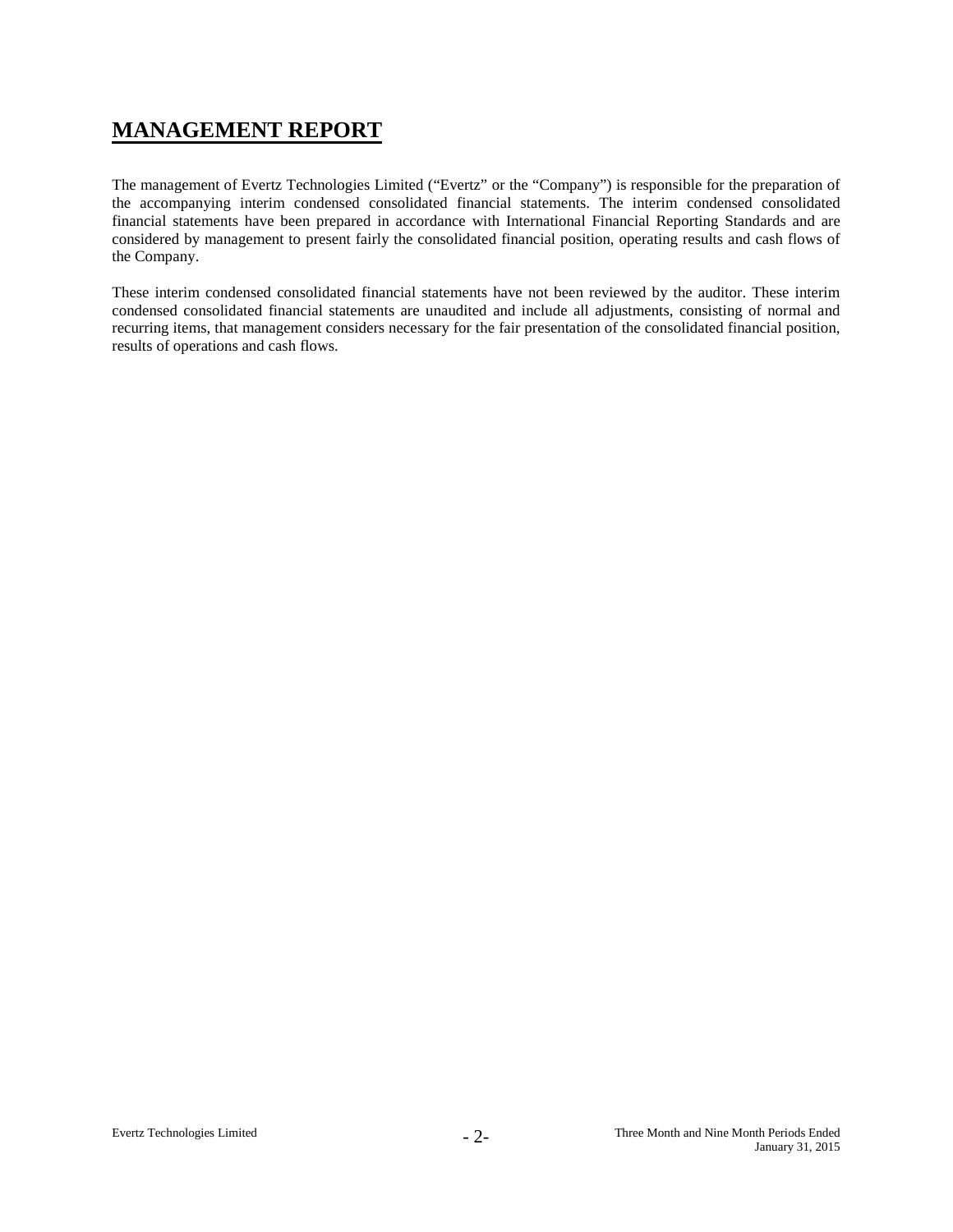Index to Financial Statements (Unaudited)

Interim condensed consolidated financial statements Three month and Nine month periods ended January 31, 2015 and 2014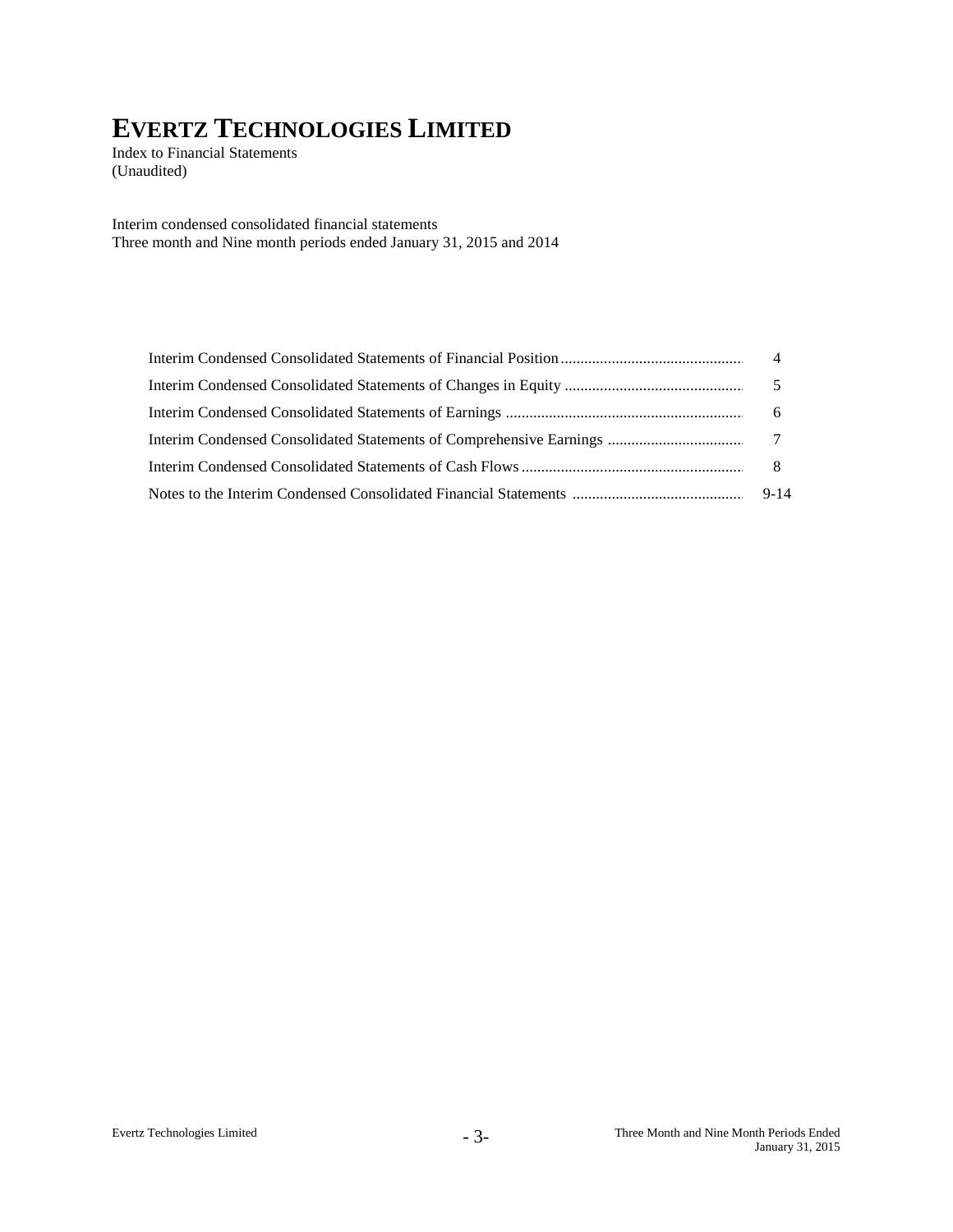Interim Condensed Consolidated Statements of Financial Position (Unaudited)

As at January 31, 2015 and April 30, 2014 (In thousands of Canadian dollars)

|                                                               | January 31,             | April 30,     |
|---------------------------------------------------------------|-------------------------|---------------|
|                                                               | 2015                    | 2014          |
| <b>Assets</b>                                                 |                         |               |
| Current assets                                                |                         |               |
| Cash and cash equivalents                                     | 103,303<br>\$           | \$<br>101,956 |
| Trade and other receivables                                   | 101,122                 | 87,981        |
| Prepaid expenses                                              | 6,017                   | 4,704         |
| Inventories                                                   | 150,763                 | 134,561       |
| Income tax receivable                                         |                         | 1,735         |
|                                                               | 361,205                 | 330,937       |
|                                                               |                         |               |
| Property, plant and equipment (note 3)                        | 50,428                  | 51,831        |
| Goodwill (note 4)                                             | 18,429                  | 18,269        |
| Intangible assets                                             |                         | 243           |
|                                                               | $\mathbb{S}$<br>430,062 | \$<br>401,280 |
| <b>Liabilities</b>                                            |                         |               |
|                                                               |                         |               |
| <b>Current liabilities</b>                                    |                         |               |
| Trade and other payables                                      | \$<br>43,132            | \$<br>44,888  |
| Provisions (note 5)                                           | 1,835                   | 1,624         |
| Deferred revenue                                              | 13,573                  | 10,096        |
| Current portion of long term debt                             | 329                     | 415           |
| Income tax payable                                            | 4,939                   |               |
|                                                               | 63,808                  | 57,023        |
| Long term debt                                                | 1,108                   | 1,372         |
| Deferred taxes                                                | 5,557                   | 6,468         |
|                                                               | 70,473                  | 64,863        |
| <b>Equity</b>                                                 |                         |               |
| Capital stock (note 6)                                        | 95,708                  | 92,931        |
| Share based payment reserve                                   | 11,830                  | 10,217        |
|                                                               | 4,015                   | 2,966         |
| Accumulated other comprehensive earnings<br>Retained earnings | 244,744                 | 227,364       |
|                                                               | 248,759                 | 230,330       |
|                                                               |                         |               |
| Total equity attributable to shareholders                     | 356,297                 | 333,478       |
| Non-controlling interest                                      | 3,292                   | 2,939         |
|                                                               | 359,589                 | 336,417       |
|                                                               | \$<br>430,062           | \$<br>401,280 |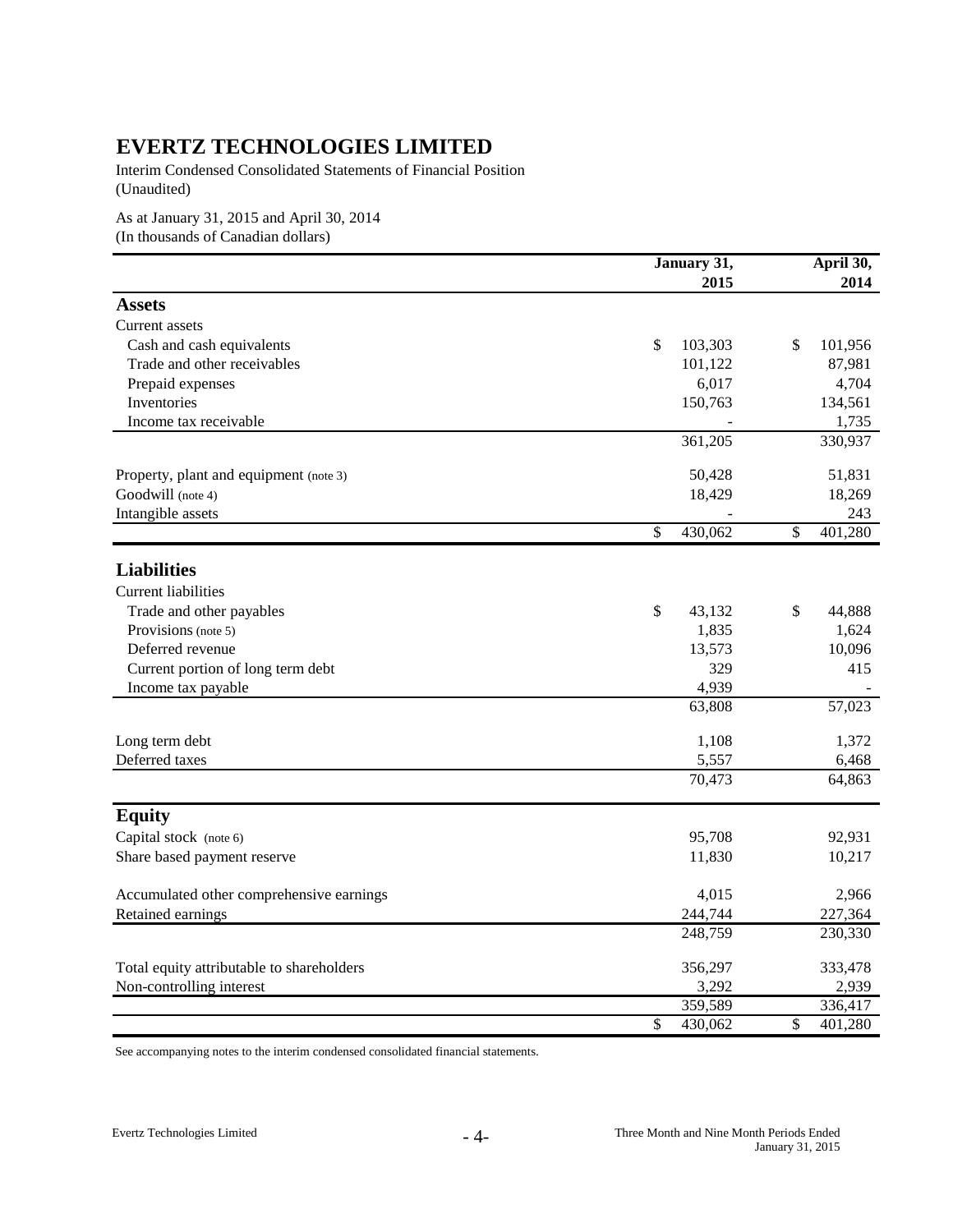Interim Condensed Consolidated Statements of Changes in Equity (Unaudited)

Nine month periods ended January 31, 2015 and 2014 (In thousands of Canadian dollars)

|                                             |              |               |                          |               | Accumulated              |    |            |               | Total           |             |               |
|---------------------------------------------|--------------|---------------|--------------------------|---------------|--------------------------|----|------------|---------------|-----------------|-------------|---------------|
|                                             |              |               | Share based              |               | other                    |    |            |               | equity          | Non-        |               |
|                                             | Capital      |               | payment                  |               | comprehensive            |    | Retained   |               | attributable to | controlling | Total         |
|                                             | stock        |               | reserve                  |               | earnings (loss)          |    | earnings   |               | shareholders    | interest    | equity        |
| Balance at April 30, 2013                   | \$81,453     | \$            | 10,727                   | \$            | (1,063)                  | S  | 315,680    | \$            | 406,797         | \$<br>2,938 | \$<br>409,735 |
| Net earnings for the period                 |              |               |                          |               |                          |    | 48,436     |               | 48,436          | 349         | 48,785        |
| Foreign currency translation                |              |               |                          |               |                          |    |            |               |                 |             |               |
| adjustment                                  |              |               |                          |               | 3,667                    |    |            |               | 3,667           | 205         | 3,872         |
| Total comprehensive earnings for the period | \$           | \$            | $\overline{\phantom{a}}$ | \$            | 3,667                    | \$ | 48,436     | $\mathbf{s}$  | 52,103          | \$<br>554   | \$<br>52,657  |
| Dividends declared                          |              |               | ÷,                       |               | $\overline{\phantom{a}}$ |    | (139, 516) |               | (139, 516)      | (600)       | (140, 116)    |
| Share based compensation expense            |              |               | 2,058                    |               |                          |    |            |               | 2,058           |             | 2,058         |
|                                             | 7,831        |               |                          |               |                          |    |            |               | 7,831           |             | 7,831         |
| Exercise of employee stock options          |              |               |                          |               |                          |    |            |               |                 |             |               |
| Transfer on stock option exercise           | 3,139        |               | (3,139)                  |               |                          |    | (47)       |               | (51)            |             |               |
| Repurchase of common shares                 | (4)          |               |                          |               |                          |    |            |               |                 |             | (51)          |
| <b>Balance at January 31, 2014</b>          | \$92,419     | \$            | 9,646                    | \$            | 2,604                    |    | \$224,553  | \$            | 329,222         | \$<br>2,892 | \$332,114     |
| Balance at April 30, 2014                   | \$92,931     | \$            | 10,217                   | \$            | 2,966                    | \$ | 227,364    | \$            | 333,478         | \$<br>2,939 | \$<br>336,417 |
| Net earnings for the period                 |              |               |                          |               |                          |    | 54,574     |               | 54,574          | 682         | 55,256        |
| Foreign currency translation                |              |               |                          |               |                          |    |            |               |                 |             |               |
| adjustment                                  |              |               |                          |               | 1,049                    |    |            |               | 1.049           | 171         | 1,220         |
| Total comprehensive earnings for the period | \$<br>$\sim$ | $\mathcal{S}$ | $\sim$                   | $\mathcal{S}$ | 1,049                    | \$ | 54,574     | $\mathcal{S}$ | 55,623          | \$<br>853   | \$<br>56,476  |
| Dividends declared                          |              |               |                          |               |                          |    | (37, 194)  |               | (37, 194)       | (500)       | (37, 694)     |
| Share based compensation expense            |              |               | 2,219                    |               |                          |    |            |               | 2,219           |             | 2,219         |
| Exercise of employee stock options          | 2,171        |               |                          |               |                          |    |            |               | 2,171           |             | 2,171         |
| Transfer on stock option exercise           | 606          |               | (606)                    |               |                          |    |            |               |                 |             |               |
| <b>Balance at January 31, 2015</b>          | \$95,708     |               | 11,830                   | \$            | 4,015                    | \$ | 244,744    |               | 356,297         | \$<br>3,292 | \$<br>359,589 |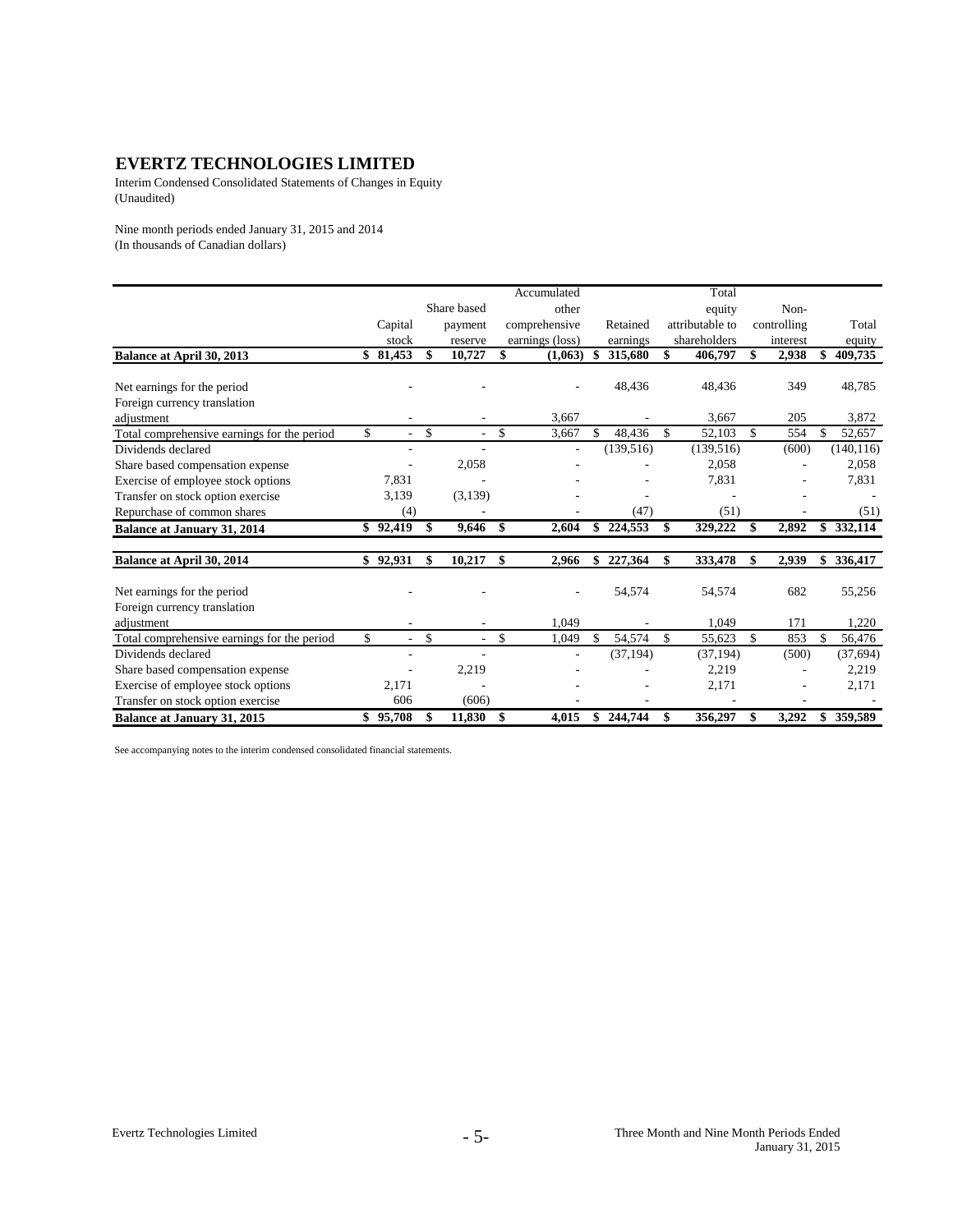Interim Condensed Consolidated Statements of Earnings (Unaudited)

Three month and nine month periods ended January 31, 2015 and 2014 (In thousands of Canadian dollars, except per share amounts)

|                                                       |              | Three month period ended |              |         | Nine month period ended  |             |               |          |  |
|-------------------------------------------------------|--------------|--------------------------|--------------|---------|--------------------------|-------------|---------------|----------|--|
|                                                       |              | January 31,              |              |         |                          | January 31, |               |          |  |
|                                                       |              | 2015                     |              | 2014    |                          | 2015        |               | 2014     |  |
| Revenue                                               | $\$\,$       | 90,726                   | \$           | 93,185  | \$                       | 271,629     | \$            | 238,287  |  |
| Cost of goods sold                                    |              | 39,709                   |              | 39,448  |                          | 118,226     |               | 101,184  |  |
| Gross margin                                          |              | 51,017                   |              | 53,737  |                          | 153,403     |               | 137,103  |  |
| Expenses                                              |              |                          |              |         |                          |             |               |          |  |
| Selling, administrative and general (note 7)          |              | 16,440                   |              | 17,351  |                          | 48,075      |               | 45,561   |  |
| Research and development                              |              | 15,768                   |              | 15,049  |                          | 46,709      |               | 43,133   |  |
| Investment tax credits                                |              | (2,325)                  |              | (3,168) |                          | (7,178)     |               | (9,033)  |  |
| Foreign exchange gain                                 |              | (6,744)                  |              | (3,718) |                          | (8, 124)    |               | (7, 183) |  |
|                                                       |              | 23,139                   |              | 25,514  |                          | 79,482      |               | 72,478   |  |
|                                                       |              | 27,878                   |              | 28,223  |                          | 73,921      |               | 64,625   |  |
| Finance income                                        |              | 209                      |              | 496     |                          | 603         |               | 1,720    |  |
| Finance costs                                         |              | (33)                     |              | (61)    |                          | (176)       |               | (275)    |  |
| Other income and expenses                             |              | 138                      |              | 47      |                          | 165         |               | (38)     |  |
| Earnings before income taxes                          |              | 28,192                   |              | 28,705  |                          | 74,513      |               | 66,032   |  |
| Provision for (recovery of) income taxes              |              |                          |              |         |                          |             |               |          |  |
| Current                                               |              | 5,777                    |              | 7,672   |                          | 20,337      |               | 19,387   |  |
| Deferred                                              |              | 1,208                    |              | (316)   |                          | (1,080)     |               | (2,140)  |  |
|                                                       |              | 6,985                    |              | 7,356   |                          | 19,257      |               | 17,247   |  |
| Net earnings for the period                           | $\mathbb{S}$ | 21,207                   | $\mathbb{S}$ | 21,349  | \$                       | 55,256      | $\mathcal{S}$ | 48,785   |  |
| Net earnings attributable to non-controlling interest |              | 193                      |              | 68      |                          | 682         |               | 349      |  |
| Net earnings attributable to shareholders             |              | 21,014                   |              | 21,281  |                          | 54,574      |               | 48,436   |  |
| Net earnings for the period                           | $\mathbb{S}$ | 21,207                   | $\mathbb{S}$ | 21,349  | $\overline{\mathcal{S}}$ | 55,256      | \$            | 48,785   |  |
| Earnings per share (note 12)                          |              |                          |              |         |                          |             |               |          |  |
| <b>Basic</b>                                          | \$           | 0.28                     | \$           | 0.29    | \$                       | 0.73        | \$            | 0.65     |  |
| Diluted                                               | \$           | 0.28                     | \$           | 0.29    | \$                       | 0.73        | \$            | 0.65     |  |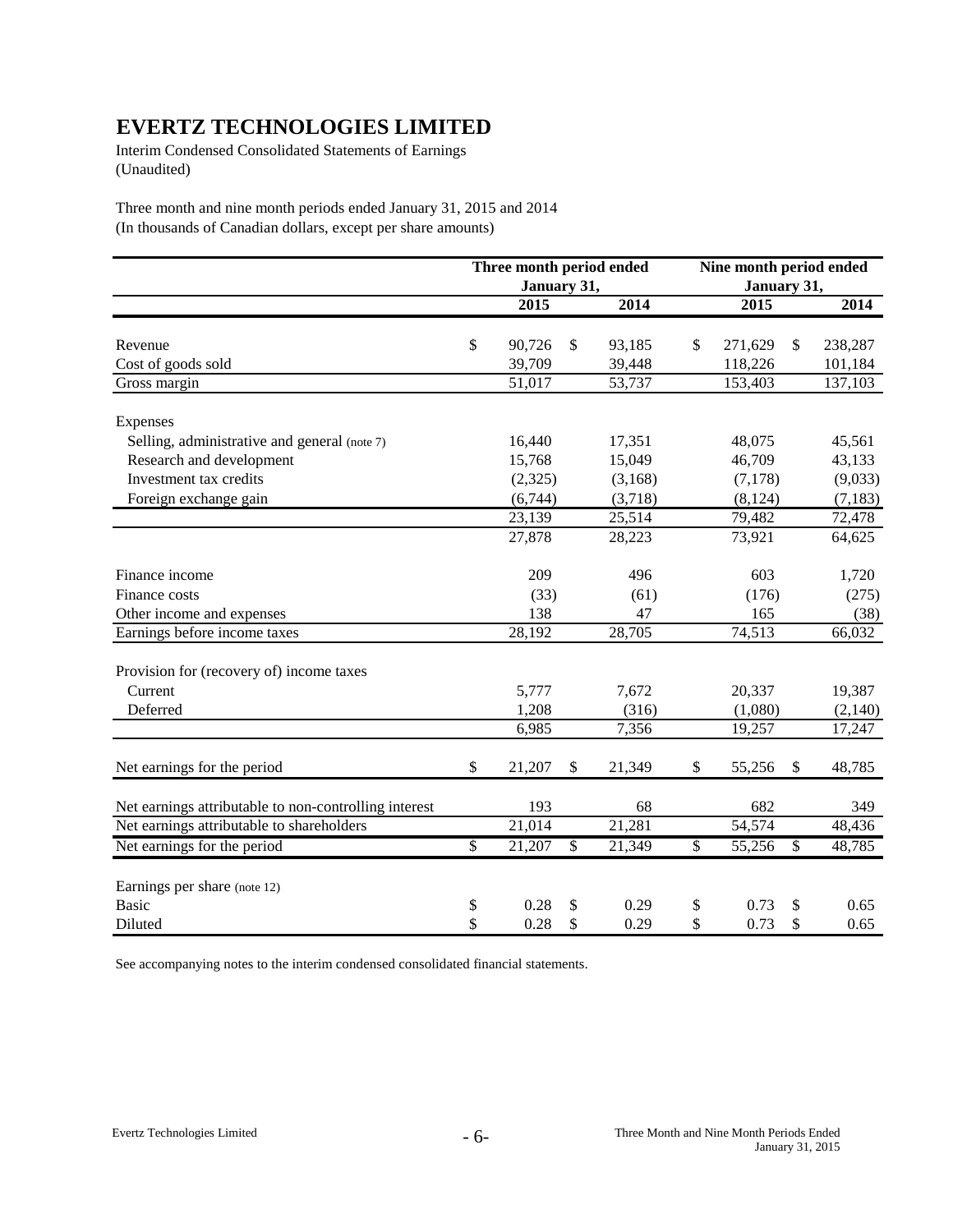Interim Condensed Consolidated Statements of Comprehensive Earnings (Unaudited)

Three month and nine month periods ended January 31, 2015 and 2014 (In thousands of Canadian dollars)

|                                                                 | Three month period ended |             |    |        | Nine month period ended |             |    |        |  |
|-----------------------------------------------------------------|--------------------------|-------------|----|--------|-------------------------|-------------|----|--------|--|
|                                                                 |                          | January 31, |    |        |                         | January 31, |    |        |  |
|                                                                 |                          | 2015        |    | 2014   |                         | 2015        |    | 2014   |  |
| Net earnings for the period                                     | \$                       | 21,207      |    | 21,349 | \$                      | 55,256      |    | 48,785 |  |
| Items that may be reclassified to net earnings:                 |                          |             |    |        |                         |             |    |        |  |
| Foreign currency translation adjustment                         |                          | 2.378       |    | 2.040  |                         | 1.220       |    | 3,872  |  |
|                                                                 |                          |             |    |        |                         |             |    |        |  |
| Comprehensive earnings                                          | S                        | 23,585      |    | 23,389 |                         | 56,476      |    | 52,657 |  |
|                                                                 |                          |             |    |        |                         |             |    |        |  |
| Comprehensive earnings/attributable to non-controlling interest |                          | 380         | -S | 189    |                         | 853         | £. | 554    |  |
| Comprehensive earnings attributable to shareholders             | \$                       | 23,205      |    | 23,200 |                         | 55,623      |    | 52,103 |  |
| Comprehensive earnings                                          |                          | 23,585      |    | 23,389 |                         | 56,476      |    | 52,657 |  |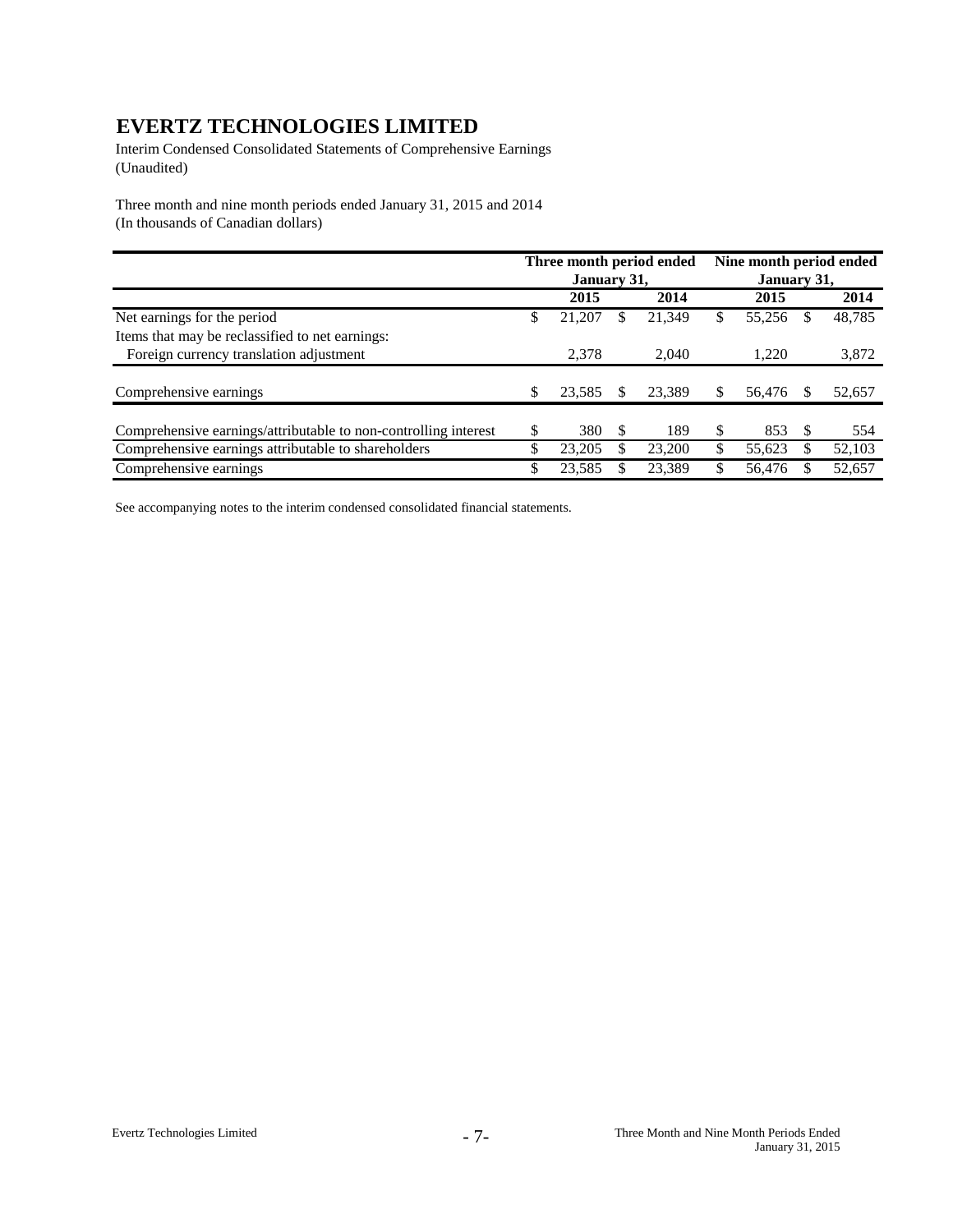Interim Condensed Consolidated Statements of Cash Flows (Unaudited)

Three month and nine month periods ended January 31, 2015 and 2014 (In thousands of Canadian dollars)

|                                                             | Three month period ended |    | Nine month period ended |              |             |               |            |
|-------------------------------------------------------------|--------------------------|----|-------------------------|--------------|-------------|---------------|------------|
|                                                             | January 31,              |    |                         |              | January 31, |               |            |
|                                                             | 2015                     |    | 2014                    |              | 2015        |               | 2014       |
| Operating activities                                        |                          |    |                         |              |             |               |            |
| Net earnings for the period                                 | \$<br>21,207             | \$ | 21,349                  | $\mathbb{S}$ | 55,256      | $\mathcal{S}$ | 48,785     |
| Add: Items not involving cash                               |                          |    |                         |              |             |               |            |
| Depreciation of property, plant and equipment               | 2,649                    |    | 2,532                   |              | 7,933       |               | 7,327      |
| Amortization of intangible assets                           | 33                       |    | 98                      |              | 238         |               | 279        |
| Gain on instruments held for trading                        |                          |    | (41)                    |              |             |               | (122)      |
| (Gain) loss on disposal of property, plant and equipment    | (38)                     |    | (1)                     |              | (5)         |               | 297        |
| Share based compensation                                    | 853                      |    | 673                     |              | 2,219       |               | 2,058      |
| Interest expense                                            | 21                       |    | 182                     |              | 49          |               | 275        |
| Deferred income tax expense (recovery)                      | 1,208                    |    | (316)                   |              | (1,080)     |               | (2,140)    |
|                                                             | 25,933                   |    | 24,476                  |              | 64,610      |               | 56,759     |
| Current tax expenses, net of investment tax credits         | 3,252                    |    | 4,504                   |              | 12,959      |               | 10,354     |
| Income taxes paid                                           | (1,008)                  |    | (556)                   |              | (6, 647)    |               | (1,572)    |
| Changes in non-cash working capital items (note 8)          | (666)                    |    | (4,070)                 |              | (28, 826)   |               | (28, 792)  |
| Cash provided by operating activities                       | 27,511                   |    | 24,354                  |              | 42,096      |               | 36,749     |
|                                                             |                          |    |                         |              |             |               |            |
| Investing activities                                        |                          |    |                         |              |             |               |            |
| Acquisition of property, plant and equipment                | (2,173)                  |    | (2,575)                 |              | (6,663)     |               | (7,730)    |
| Proceeds from disposal of property, plant and equipment     | 24                       |    |                         |              | 73          |               | 187        |
| Cash used in investing activities                           | (2, 149)                 |    | (2,575)                 |              | (6,590)     |               | (7,543)    |
| Financing activities                                        |                          |    |                         |              |             |               |            |
| Repayment of long term debt                                 | (82)                     |    | (21)                    |              | (251)       |               | (233)      |
| Interest paid                                               | (21)                     |    | (182)                   |              | (49)        |               | (275)      |
| Dividends paid                                              | (13, 402)                |    | (115, 846)              |              | (37, 194)   |               | (139, 516) |
| Dividends paid by subsidiaries to non-controlling interests |                          |    |                         |              | (500)       |               | (600)      |
| Capital stock repurchased                                   |                          |    | (7)                     |              |             |               | (51)       |
| Capital stock issued                                        | 66                       |    | 3,473                   |              | 2,171       |               | 7,831      |
| Cash used in financing activities                           | (13, 439)                |    | (112, 583)              |              | (35, 823)   |               | (132, 844) |
| Effect of exchange rates on cash and cash equivalents       | 996                      |    | 1,355                   |              | 1,664       |               | 1,630      |
|                                                             |                          |    |                         |              |             |               |            |
| Increase (decrease) in cash and cash equivalents            | 12,919                   |    | (89, 449)               |              | 1,347       |               | (102,008)  |
| Cash and cash equivalents beginning of period               | 90,384                   |    | 196,099                 |              | 101,956     |               | 208,658    |
| Cash and cash equivalents end of period                     | \$<br>103,303            | \$ | 106,650                 | \$           | 103,303     | \$            | 106,650    |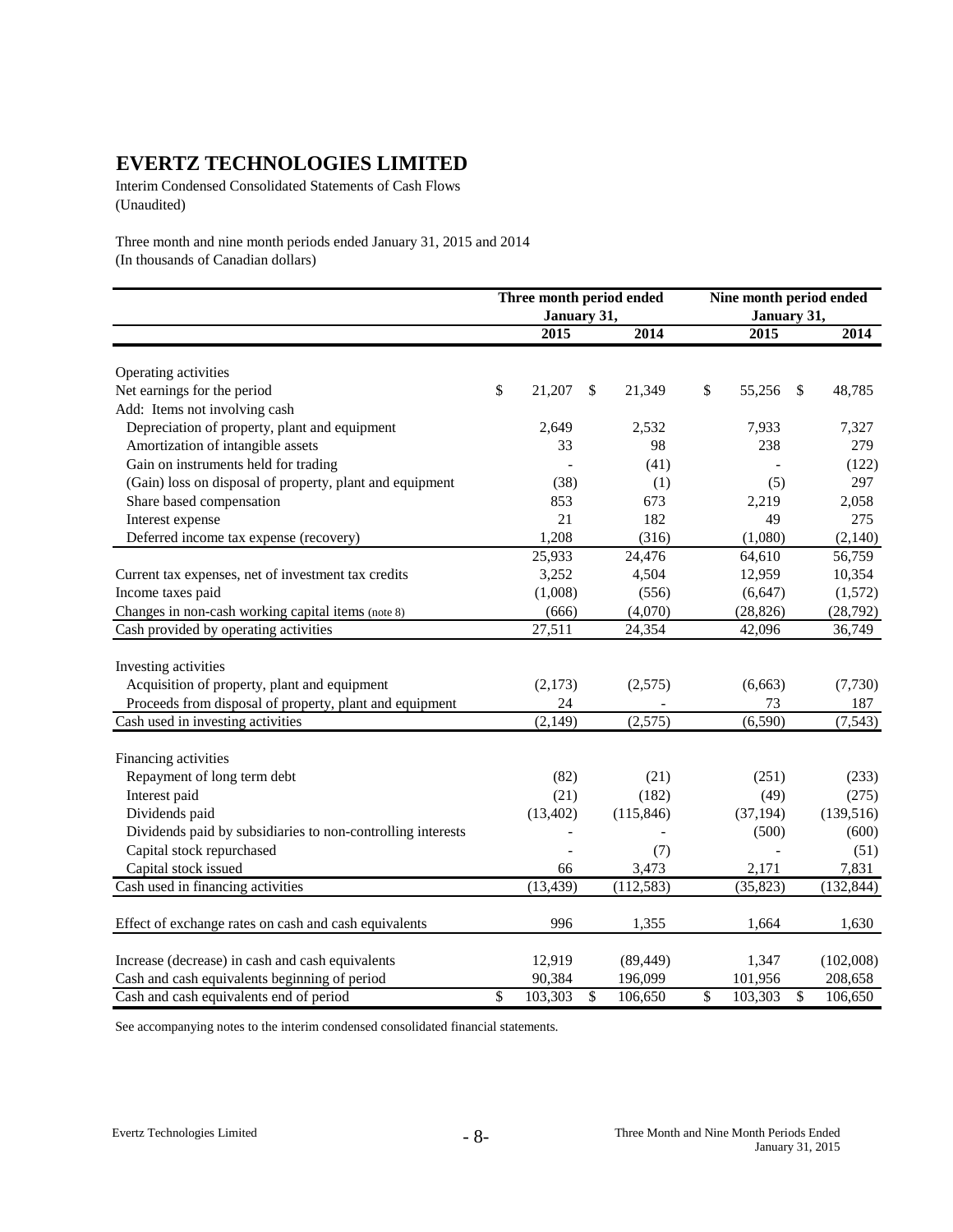### **NOTES TO THE INTERIM CONDENSED CONSOLIDATED FINANCIAL STATEMENTS**

Three month and Nine month periods ended January 31, 2015 and 2014 (in thousands of Canadian dollars, except for "number of common shares", "number of options" and "per share" information)

Evertz Technologies Limited ("Evertz" or the "Company") is incorporated under the *Canada Business Corporations Act*. The Company is incorporated and domiciled in Canada and the registered head office is located at 5292 John Lucas Drive, Burlington, Ontario, Canada. The Company is a leading equipment provider to the television broadcast industry. The Company designs, manufactures and distributes video and audio infrastructure equipment for the production, post–production, broadcast and telecommunications markets.

#### **1. STATEMENT OF COMPLIANCE**

These interim condensed consolidated financial statements have been prepared in accordance with International Financial Reporting Standards ("IFRS") as issued by the International Accounting Standards Board ("IASB") and under the IAS 34 "Interim Financial Reporting" using the same accounting policies as described in the Company's consolidated financial statements for the year ended April 30, 2014, except as disclosed in Note 2.

These interim condensed consolidated financial statements do not include all information and note disclosures required by IFRS for annual financial statements, and therefore; should be read in conjunction with the April 30, 2014 annual consolidated financial statements.

These interim condensed consolidated financial statements were authorized for issue by the Board of Directors on March 4, 2015.

# **2. SIGNIFICANT ACCOUNTING POLICIES**

#### **Changes in Accounting Policies**

#### *Financial Instruments*

Effective May 1, 2014, the Company adopted amendments to IAS 32, *Financial Instruments: Presentations* ("IAS 32"), which clarified certain aspects of the requirements to offset. The amendments focus on the criterion that an entity currently has a legally enforceable right to set off the recognized amounts and the criterion that an entity intends either to settle on a net basis or to realize the asset and settle the liability simultaneously. The adoption of the amendments did not have a material impact on the Interim Condensed Consolidated Financial Statements.

#### *Levies*

Effective May 1, 2014, the Company adopted IFRIC 21, *Levies* ("IFRIC 21") which provides guidance on accounting for levies in accordance with IAS 37, *Provisions, Contingent Liabilities and Contingent Assets.* IFRIC 21 defines a levy as an outflow from an entity imposed by a government in accordance with legislation and confirms that an entity recognizes a liability for a levy only when the triggering event specified in the legislation occurs. IFRIC 21 did not have a material impact on the Interim Condensed Consolidated Financial Statements.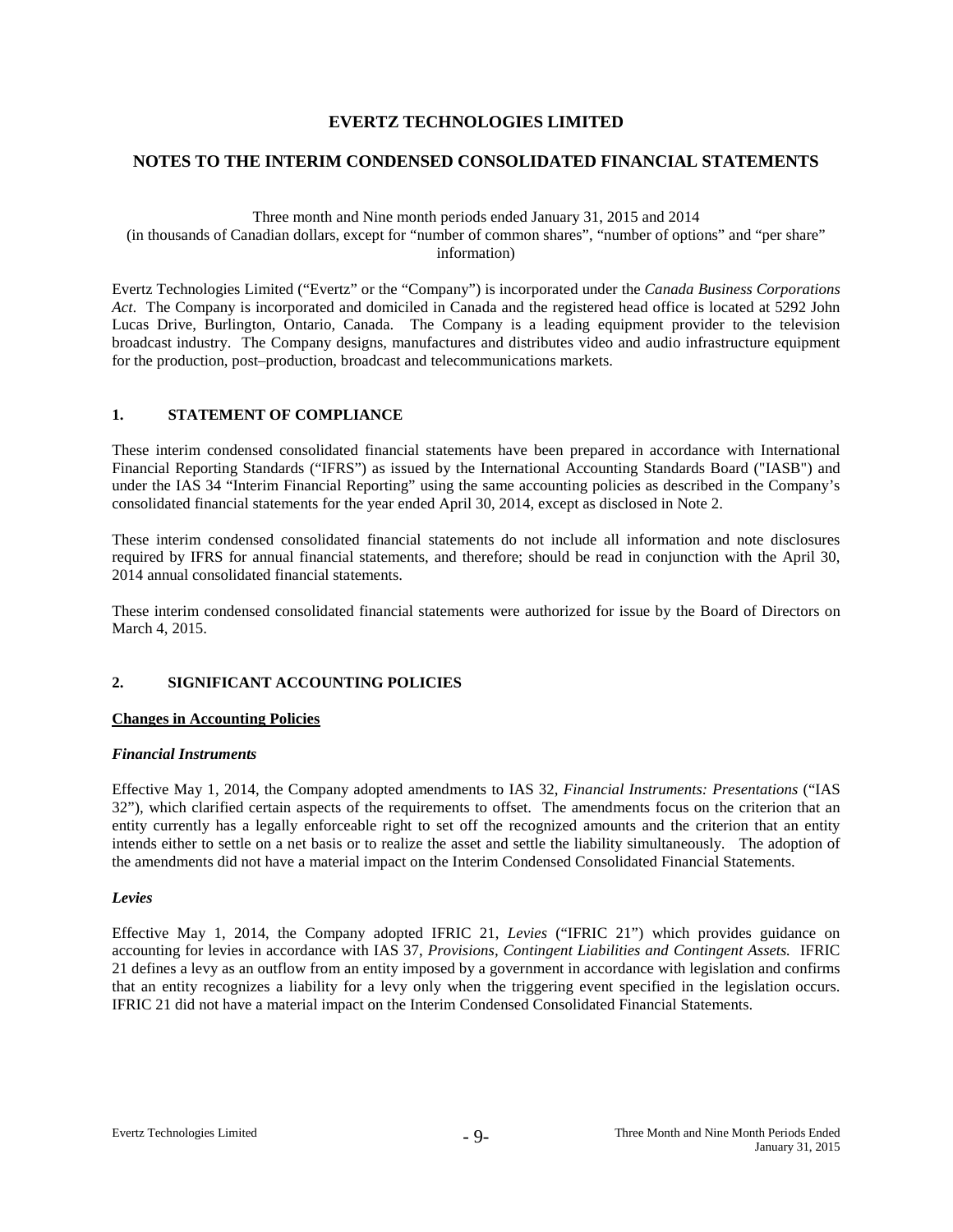#### **New and Revised IFRSs Issued but Not Yet Effective**

Following is a listing of amendments, revisions and new International Financial Reporting Standards issued but not yet effective. Unless otherwise indicated, earlier application is permitted. The Company has not yet determined the impact of the adoption of the following standards.

#### *Financial Instruments*

IFRS 9, Financial instruments ("IFRS 9") was issued by the IASB in July 2014 and will replace IAS 39, *Financial Instruments: Recognition and Measurement* ("IAS 39"). IFRS 9 introduces new requirements for the financial reporting of financial assets and financial liabilities. IFRS 9 is effective for annual periods beginning on or after January 1, 2018.

#### *Revenue*

IFRS 15, Revenue from contracts with customers ("IFRS 15") was issued by the IASB in May 2014 and will replace IAS 11, Construction Contracts and IAS 18 Revenue. IFRS 15 specifies how and when revenue will be recognized. IFRS 15 is effective for annual periods beginning on or after January 1, 2017.

# **3. PROPERTY, PLANT AND EQUIPMENT**

|                                    |   |         |   | <b>January 31, 2015</b> |   |               | April 30, 2014 |         |    |                     |    |          |
|------------------------------------|---|---------|---|-------------------------|---|---------------|----------------|---------|----|---------------------|----|----------|
|                                    |   |         |   | Accumulated             |   | Carrying      |                |         |    | Accumulated         |    | Carrying |
|                                    |   | Cost    |   | <b>Depreciation</b>     |   | <b>Amount</b> |                | Cost    |    | <b>Depreciation</b> |    | Amount   |
| Office furniture and equipment     | D | 2,778   | S | 1.674                   | S | 1.104         | S              | 2,507   | \$ | 1,413               | \$ | 1,094    |
| Research and development equipment |   | 28,950  |   | 15,827                  |   | 13,123        |                | 25,839  |    | 12.410              |    | 13,429   |
| Airplanes                          |   | 19.727  |   | 9.152                   |   | 10,575        |                | 19.727  |    | 7.966               |    | 11,761   |
| Machinery and equipment            |   | 47,804  |   | 34.019                  |   | 13,785        |                | 45,258  |    | 31,872              |    | 13,386   |
| Leaseholds                         |   | 5.600   |   | 3,873                   |   | 1.727         |                | 5,165   |    | 3,423               |    | 1,742    |
| Land                               |   | 2.299   |   |                         |   | 2,299         |                | 2,330   |    |                     |    | 2,330    |
| <b>Buildings</b>                   |   | 9.732   |   | 1.917                   |   | 7.815         |                | 9.973   |    | 1.884               |    | 8,089    |
|                                    |   | 116.890 |   | 66,462                  |   | 50,428        |                | 110.799 |    | 58,968              |    | 51,831   |

# **4. GOODWILL**

The changes in carrying amounts of goodwill are as follows:

|                                | Cost   |
|--------------------------------|--------|
| Balance as at April 30, 2014   | 18.269 |
| Foreign exchange differences   | 160    |
| Balance as at January 31, 2015 | 18.429 |

# **5. PROVISIONS**

|                                | Warranty and | Lease/Retirement   |       |
|--------------------------------|--------------|--------------------|-------|
|                                | Returns      | <b>Obligations</b> | Total |
| Balance as at April 30, 2014   | 1,615        |                    | 1,624 |
| Net additions                  | 95           | 80                 |       |
| Foreign exchange differences   | 31           |                    | 36    |
| Balance as at January 31, 2015 | 1.741        |                    | 1,835 |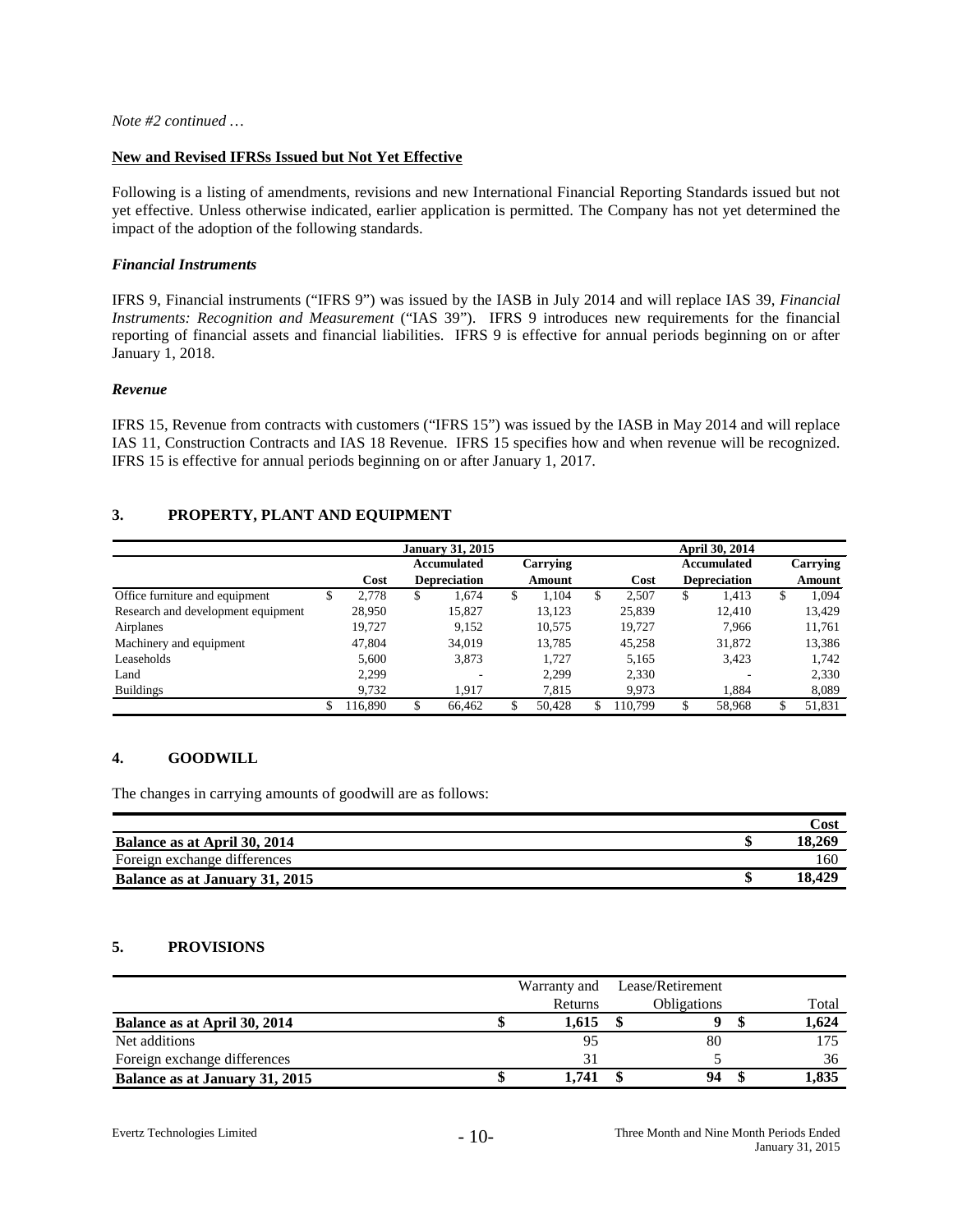#### *Note 5 continued …*

#### *Warranty and Returns*

The provision relates to estimated future costs associated with warranty repairs and returns on hardware solutions. The provision is based on historical data associated with similar products. The warranty and returns are expected to be incurred within the next twelve months.

#### *Lease/Retirement Obligations*

The provision relates to estimated restoration costs expected to be incurred upon the conclusion of Company leases.

# **6. CAPITAL STOCK**

Authorized capital stock consists of: Unlimited number of preferred shares Unlimited number of common shares

| Number of                                      |   | Amount |
|------------------------------------------------|---|--------|
| <b>Common Shares</b>                           |   |        |
| 74,310,146<br>Balance as at April 30, 2014     | œ | 92,931 |
| Issued on exercise of stock options<br>149,200 |   | 2,171  |
| Transferred on stock option exercise           |   | 606    |
| 74,459,346<br>Balance as at January 31, 2015   |   | 95,708 |

#### *Normal Course Issuer Bid*

In August 2013, the Company filed a Normal Course Issuer Bid (NCIB) with the TSX to repurchase, at the Company's discretion, until September 2, 2014 up to 3,700,397 outstanding common shares on the open market or as otherwise permitted, subject to normal terms and limitations of such bids. The Company did not purchase and cancel any shares during the first nine months of fiscal 2015.

#### *Dividends Per Share*

During the quarter, \$0.18 in dividends per share was declared.

# **7. SELLING, ADMINISTRATIVE AND GENERAL EXPENSES**

|                                                     |    | Three month period ended<br>January 31, |        | Nine month period ended<br>January 31, |        |   |        |  |  |
|-----------------------------------------------------|----|-----------------------------------------|--------|----------------------------------------|--------|---|--------|--|--|
|                                                     |    | 2015                                    | 2014   |                                        | 2015   |   | 2014   |  |  |
| Selling and administrative                          | \$ | 14,805                                  | 14.913 | \$                                     | 43,307 | S | 40,196 |  |  |
| Share-based compensation (note 9)                   |    | 853                                     | 673    |                                        | 2,219  |   | 2,058  |  |  |
| Depreciation of property, plant and equipment (non- |    |                                         |        |                                        |        |   |        |  |  |
| production)                                         |    | 749                                     | 1,667  |                                        | 2,311  |   | 3,028  |  |  |
| Amortization of intangibles                         |    | 33                                      | 98     |                                        | 238    |   | 279    |  |  |
|                                                     | S  | 16.440                                  | 17.351 | S                                      | 48,075 |   | 45,561 |  |  |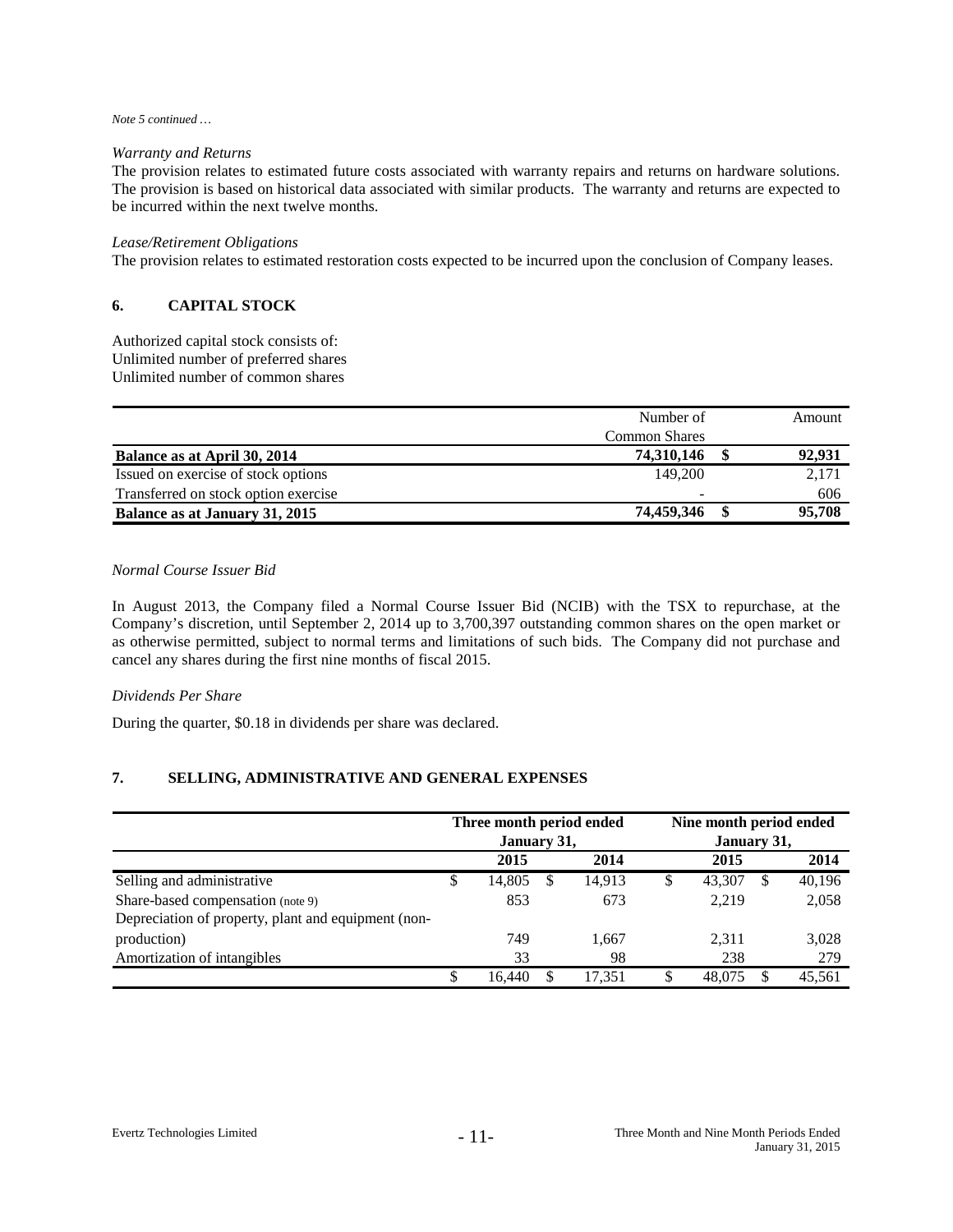# **8. STATEMENT OF CASH FLOWS**

#### **Changes in non**–**cash working capital items**

|                             | Three month period ended |         | Nine month period ended<br>January 31, |           |           |  |  |
|-----------------------------|--------------------------|---------|----------------------------------------|-----------|-----------|--|--|
|                             | January 31,              |         |                                        |           |           |  |  |
|                             | 2015                     | 2014    |                                        | 2015      | 2014      |  |  |
| Trade and other receivables | \$<br>(15,050)           | (7,162) | \$                                     | (13,368)  | (15,920)  |  |  |
| Inventories                 | (55)                     | (5,189) |                                        | (16,615)  | (12,071)  |  |  |
| Prepaid expenses            | (1,316)                  | (1,720) |                                        | (1,257)   | (869)     |  |  |
| Trade payable and payables  | 11,390                   | 11,693  |                                        | (1,274)   | (990)     |  |  |
| Deferred revenue            | 4,148                    | (1,675) |                                        | 3,477     | 525       |  |  |
| Provisions                  | 217                      | (17)    |                                        | 211       | 533       |  |  |
|                             | \$<br>(666)              | (4,070) | S                                      | (28, 826) | (28, 792) |  |  |

# **9. SHARE BASED PAYMENTS**

The Company established, in June 2006, a stock option plan to attract, retain, motivate and compensate employees, officers and eligible directors who are integral to the growth and success of the Company. A number of shares equal to 10% of the Company's outstanding common shares are to be reserved for issuance under the stock option plan.

The Board of Directors administers the stock option plan and will determine the terms of any options granted. The exercise price of an option is to be set by the Board of Directors at the time of grant but shall not be lower than the market price as defined in the option plan at the time of grant. The term of the option cannot exceed 10 years. Stock options currently granted normally fully vest and expire by the end of the fifth year.

The changes in the number of outstanding share options are as follows:

|                                | Number of<br>Options | Weighted<br>Average   |
|--------------------------------|----------------------|-----------------------|
|                                |                      | <b>Exercise Price</b> |
| Balance as at April 30, 2014   | 5,203,700            | 14.41                 |
| Granted                        | 92,500               | 17.58                 |
| Exercised                      | (149,200)            | 14.55                 |
| Forfeited                      | (36,500)             | 14.61                 |
| Expired                        | (348,500)            | 13.57                 |
| Balance as at January 31, 2015 | 4,762,000            | \$<br>14.53           |

Stock options outstanding as at January 31, 2015 are:

| <b>Exercise Price</b> | <b>Weighted Average</b> |       | Number of      | <b>Weighted Average</b> | Number of                | <b>Weighted Average</b>    |                |                          |
|-----------------------|-------------------------|-------|----------------|-------------------------|--------------------------|----------------------------|----------------|--------------------------|
|                       | <b>Exercise Price</b>   |       |                |                         | Outstanding              | <b>Remaining</b>           | <b>Options</b> | <b>Exercise Price of</b> |
|                       |                         |       | <b>Options</b> | <b>Contractual Life</b> | <b>Exercisable</b>       | <b>Exercisable Options</b> |                |                          |
| \$11.88               |                         | 11.88 | 1,694,500      | 1.4                     | $\sim$                   | $\overline{\phantom{a}}$   |                |                          |
| $$12.23 - $13.84$     |                         | 13.30 | 669,500        | 1.9                     |                          | $\overline{\phantom{a}}$   |                |                          |
| $$14.14 - $16.29$     |                         | 15.61 | 612.500        | 2.8                     | $\overline{\phantom{a}}$ | $\overline{\phantom{a}}$   |                |                          |
| $$17.03 - $19.34$     |                         | 17.13 | 1.785.500      | 4.1                     |                          | $\overline{\phantom{a}}$   |                |                          |
| Totals                |                         | 14.53 | 4.762,000      | 2.7                     | ۰.                       | $\overline{\phantom{a}}$   |                |                          |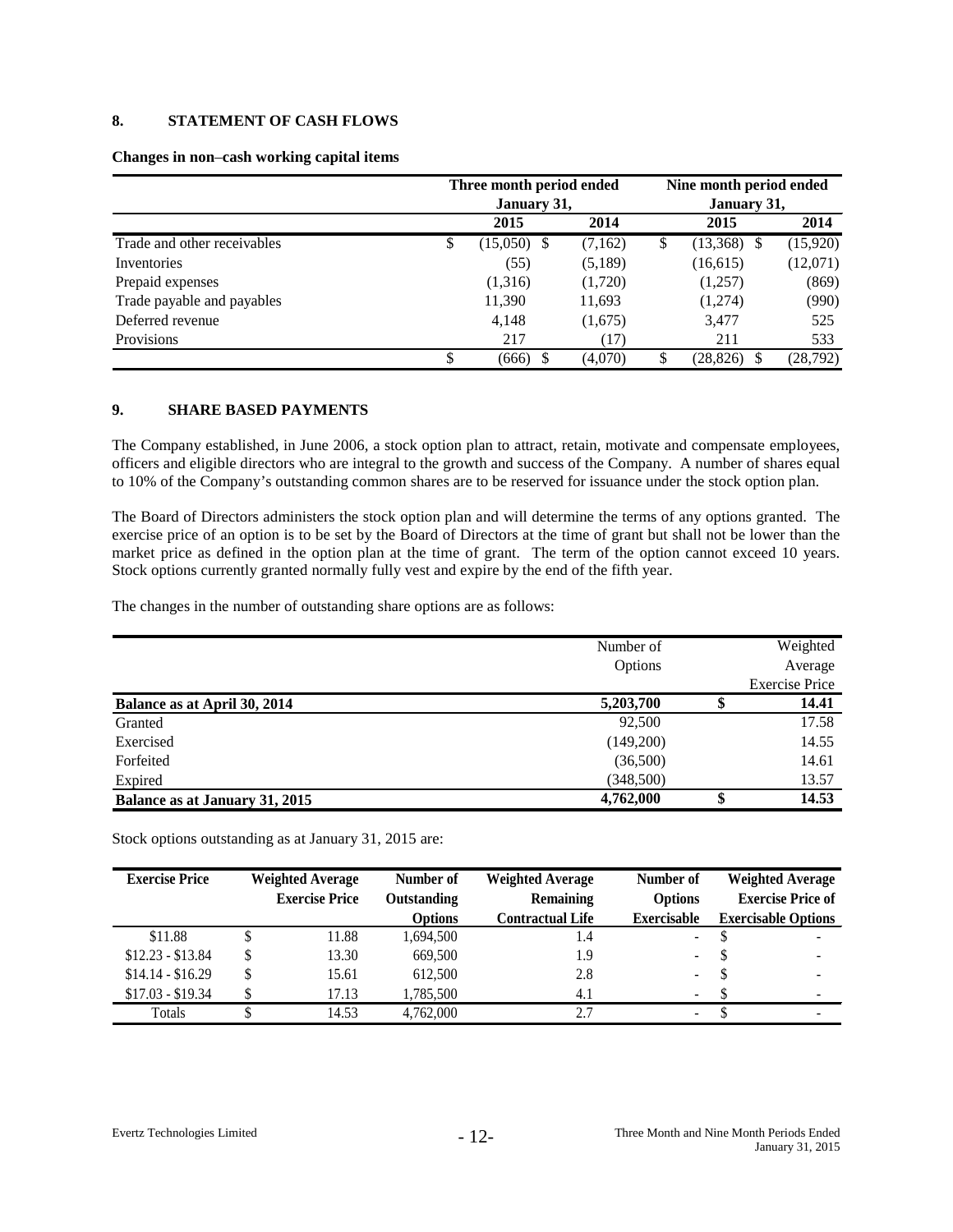*Note 9 continued …*

#### **Compensation expense**

The share based compensation expense that has been charged against earnings over the nine month and three month period ended is \$2,219 (2014 - \$2,058) and \$853 (2014 - \$673). Compensation expense on grants during the period was calculated using the Black–Scholes option pricing model with the following weighted average assumptions:

|                                                   | Nine month period ended | Nine month period ended |
|---------------------------------------------------|-------------------------|-------------------------|
|                                                   | <b>January 31, 2015</b> | <b>January 31, 2014</b> |
| Risk-free interest rate                           | 1.55%                   | 1.70%                   |
| Dividend yield                                    | 3.78%                   | 4.02%                   |
| Expected life                                     | 5 years                 | 5 years                 |
| Expected volatility                               | 23%                     | 40%                     |
| Weighted average grant-date fair value:           |                         |                         |
| Where the exercise price equaled the market price | \$2.42                  | \$4.07                  |

Expected volatility is based on historical share price volatility over the past 5 years of the Company. Share based compensation expense was calculated using a weighted average forfeiture rate of 20% (2014 - 18%).

# **10. SEGMENTED INFORMATION**

The Company reviewed its operations and determined that it operates a single reportable segment, the television broadcast equipment market. The single reportable operating segment derives its revenues from the sale of hardware and software solutions including related services, training and commissioning.

|                      |   | Three month period ended<br>January 31, |  |        |  | Nine month period ended<br>January 31, |  |         |  |
|----------------------|---|-----------------------------------------|--|--------|--|----------------------------------------|--|---------|--|
| Revenue              |   | 2015                                    |  | 2014   |  | 2015                                   |  | 2014    |  |
| <b>United States</b> | S | 47.713                                  |  | 49,080 |  | 136,722                                |  | 111.724 |  |
| International        |   | 37.174                                  |  | 38.158 |  | 117.204                                |  | 109,192 |  |
| Canada               |   | 5.839                                   |  | 5.947  |  | 17.703                                 |  | 17,371  |  |
|                      |   | 90.726                                  |  | 93.185 |  | 271.629                                |  | 238,287 |  |

|                                            | <b>January 31, 2015</b> |          |   |                          |                             |                          |                                            | April 30, 2014 |          |        |                             |     |  |
|--------------------------------------------|-------------------------|----------|---|--------------------------|-----------------------------|--------------------------|--------------------------------------------|----------------|----------|--------|-----------------------------|-----|--|
| Property,<br><b>Plant</b> and<br>Equipment |                         | Goodwill |   |                          | Intangible<br><b>Assets</b> |                          | Property,<br><b>Plant</b> and<br>Equipment |                | Goodwill |        | Intangible<br><b>Assets</b> |     |  |
| <b>United States</b>                       |                         | 14.430   | S | 363                      | S                           | -                        |                                            | 13,415         | S        | 313    |                             |     |  |
| <b>International</b>                       |                         | 11,365   |   | 18.066                   |                             | $\overline{\phantom{a}}$ |                                            | 11,751         |          | 17.956 |                             | 243 |  |
| Canada                                     |                         | 24,633   |   | $\overline{\phantom{a}}$ |                             |                          |                                            | 26,665         |          |        |                             | -   |  |
|                                            |                         | 50.428   |   | 18.429                   | \$                          |                          |                                            | 51.831         |          | 18.269 |                             | 243 |  |